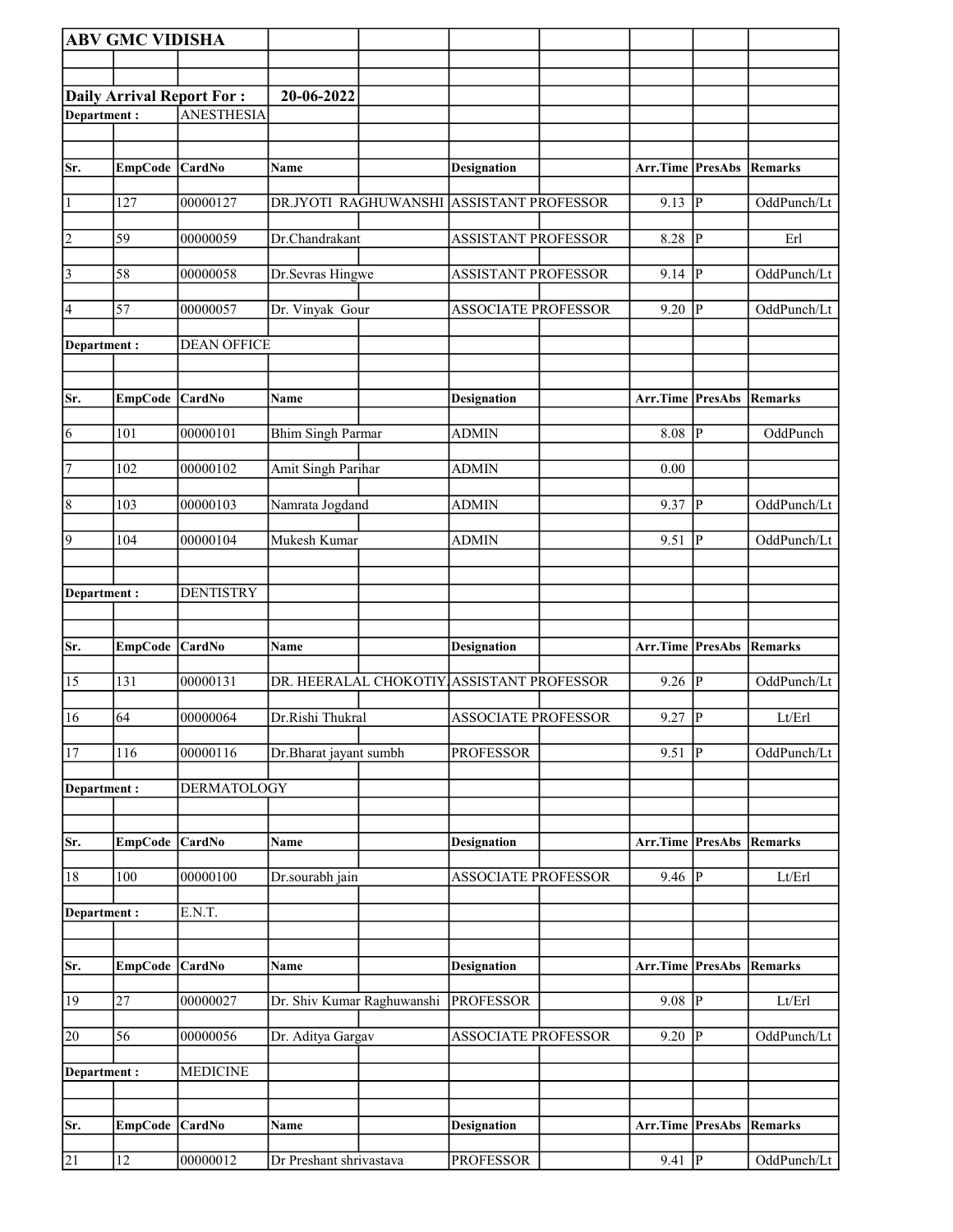| $\overline{22}$ | 129              | 00000129                 | Dr. Mahendra pratap Singh |                                         | <b>ASSISTANT PROFESSOR</b> | 9.50                            | $ {\bf p} $    | Lt/Erl       |
|-----------------|------------------|--------------------------|---------------------------|-----------------------------------------|----------------------------|---------------------------------|----------------|--------------|
| 23              | 23               | 00000023                 | Dr. Arvind Chouhan        |                                         | <b>ASSOCIATE PROFESSOR</b> | 0.00                            |                |              |
| $\overline{24}$ | 50               | 00000050                 | Dr.vinod Dangi            |                                         | <b>ASSISTANT PROFESSOR</b> | 0.00                            | <b>LEAVE</b>   | <b>LEAVE</b> |
| $ 25\rangle$    | 30               | 00000030                 | Dr. Sandeep Aharwar       |                                         | <b>ASSOCIATE PROFESSOR</b> | 8.25                            | $\overline{P}$ | OddPunch     |
| Department:     |                  | <b>OBST. &amp; GYNEE</b> |                           |                                         |                            |                                 |                |              |
|                 |                  |                          |                           |                                         |                            |                                 |                |              |
| Sr.             | <b>EmpCode</b>   | CardNo                   | Name                      |                                         | <b>Designation</b>         | <b>Arr.Time PresAbs</b>         |                | Remarks      |
| 26              | 42               | 00000042                 | Dr. Mridula singh         |                                         | <b>ASSISTANT PROFESSOR</b> | 0.00                            | <b>LEAVE</b>   | <b>LEAVE</b> |
| 27              | 41               | 00000041                 | Dr.Aarti sharma           |                                         | <b>ASSOCIATE PROFESSOR</b> | 0.00                            | LEAVE          | <b>LEAVE</b> |
| 28              | 96               | 00000096                 | DR. Sudha Chourasia       |                                         | <b>PROFESSOR</b>           | 10.35                           | $\overline{P}$ | OddPunch/Lt  |
| Department:     |                  | OPHTHALMOLOGY            |                           |                                         |                            |                                 |                |              |
|                 |                  |                          |                           |                                         |                            |                                 |                |              |
| Sr.             | <b>EmpCode</b>   | CardNo                   | Name                      |                                         | <b>Designation</b>         | Arr.Time                        | <b>PresAbs</b> | Remarks      |
| 29              | 121              | 00000121                 | Dr.Nikhila Yadav          |                                         | <b>ASSISTANT PROFESSOR</b> | 9.25                            | $\overline{P}$ | OddPunch/Lt  |
| 30              | 46               | 00000046                 | Dr. Sapna Raghuwanshi     |                                         | <b>ASSOCIATE PROFESSOR</b> | 0.00                            | <b>LEAVE</b>   | <b>LEAVE</b> |
| 31              | 120              | 00000120                 |                           | Dr.Shivcharan Lal Chadravansh PROFESSOR |                            | 9.46                            | $\mathbf{P}$   | OddPunch/Lt  |
| Department:     |                  | <b>ORTHOPEDICS</b>       |                           |                                         |                            |                                 |                |              |
|                 |                  |                          |                           |                                         |                            |                                 |                |              |
| Sr.             | EmpCode          | CardNo                   | Name                      |                                         | <b>Designation</b>         | <b>Arr.Time PresAbs Remarks</b> |                |              |
| 32              | 123              | 00000123                 | Dr. Vipin kumar Mishraa   |                                         | <b>ASSISTANT PROFESSOR</b> | 9.16                            | <sup> </sup> P | Lt/Erl       |
| 33              | 55               | 00000055                 | Dr. Sanjay Upadhya        |                                         | <b>ASSOCIATE PROFESSOR</b> | 9.20                            | P              | OddPunch/Lt  |
| $\overline{34}$ | $\overline{124}$ | 00000124                 | Dr.Sunil Kirar            |                                         | <b>ASSISTANT PROFESSOR</b> | 8.47                            | $\overline{P}$ | Lt/Erl       |
| 35              | 10               | 00000010                 | Dr Atul varshney          |                                         | <b>PROFESSOR</b>           | 9.43                            | $\mathbf{P}$   | OddPunch/Lt  |
| 36              | 20               | 00000020                 | Dr. Sanat Singh           |                                         | <b>ASSOCIATE PROFESSOR</b> | 9.15                            | $ {\bf p} $    | Lt/Erl       |
| Department:     |                  | <b>PEADITRICS</b>        |                           |                                         |                            |                                 |                |              |
|                 |                  |                          |                           |                                         |                            |                                 |                |              |
| Sr.             | <b>EmpCode</b>   | CardNo                   | Name                      |                                         | <b>Designation</b>         | Arr.Time                        | <b>PresAbs</b> | Remarks      |
| 37              | $\overline{61}$  | 00000061                 | Dr.Deepak K. Uikey        |                                         | <b>ASSOCIATE PROFESSOR</b> | 9.27                            | $\overline{P}$ | OddPunch/Lt  |
| 38              | 44               | 00000044                 | Dr. Priya Gogia           |                                         | ASSISTANT PROFESSOR        | 0.00                            |                |              |
| $\overline{39}$ | 19               | 00000019                 | Dr. D Sharad Gedam        |                                         | <b>ASSOCIATE PROFESSOR</b> | 9.50                            | P              | OddPunch/Lt  |
| 40              | $\overline{9}$   | 00000009                 | Dr Neeti agarawal         |                                         | <b>PROFESSOR</b>           | 9.24                            | ΙP             | OddPunch/Lt  |
| 41              | 60               | 00000060                 | Dr.Shiv R.k. Dubey        |                                         | ASSISTANT PROFESSOR        | 0.00                            |                |              |
| Department:     |                  | <b>PSYCHIATRY</b>        |                           |                                         |                            |                                 |                |              |
|                 |                  |                          |                           |                                         |                            |                                 |                |              |
|                 | EmpCode CardNo   |                          | Name                      |                                         | <b>Designation</b>         | <b>Arr.Time PresAbs Remarks</b> |                |              |
| Sr.             |                  |                          |                           |                                         |                            |                                 |                |              |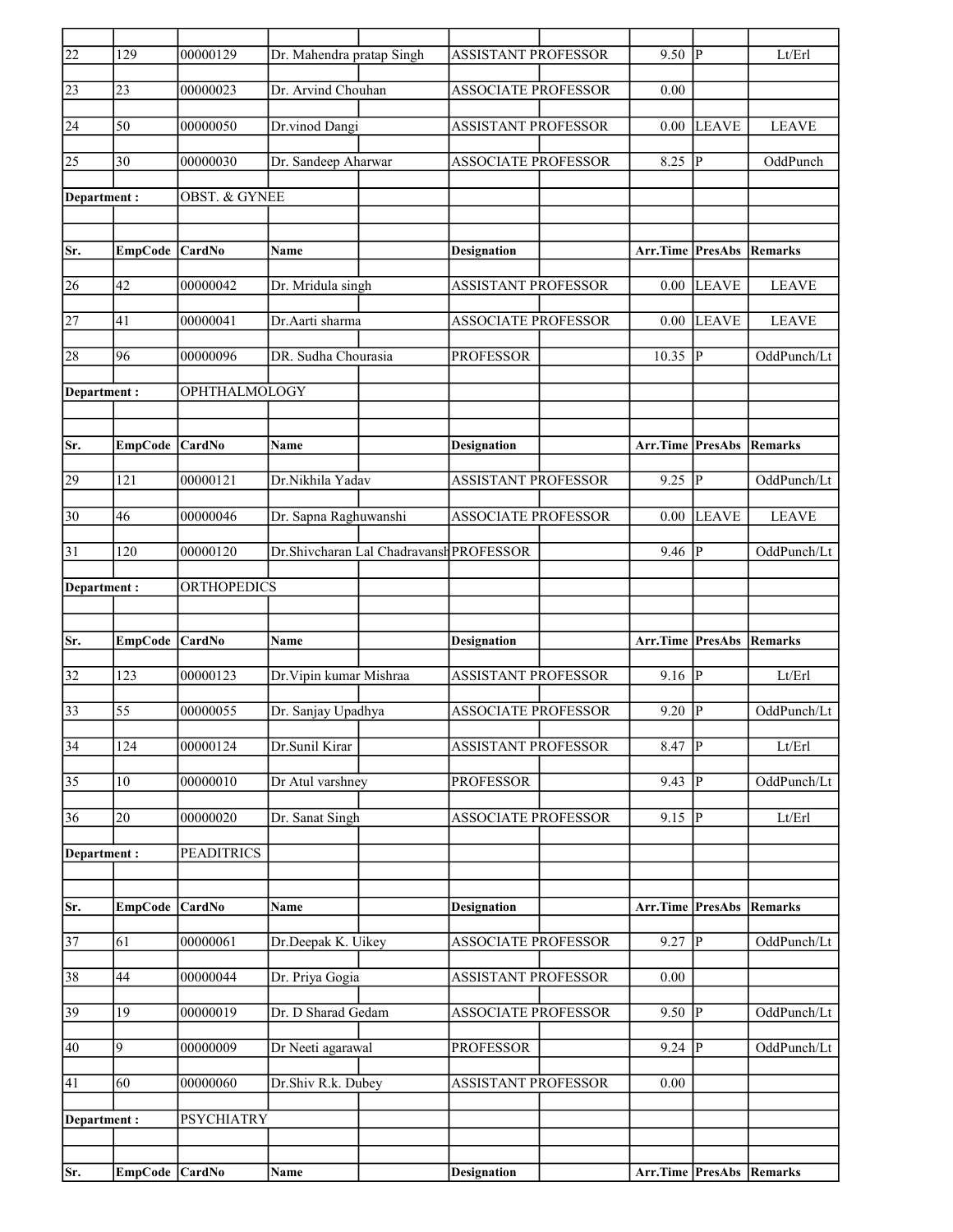| $\overline{42}$ | 65               | 00000065              | Dr Naresh solanki         | <b>ASSISTANT PROFESSOR</b> |  | 9.34                    | Iр      | OddPunch/Lt |
|-----------------|------------------|-----------------------|---------------------------|----------------------------|--|-------------------------|---------|-------------|
|                 |                  |                       |                           |                            |  |                         |         |             |
| Department:     |                  | <b>RADIODIAGNOSIS</b> |                           |                            |  |                         |         |             |
|                 |                  |                       |                           |                            |  |                         |         |             |
|                 |                  |                       |                           |                            |  |                         |         |             |
| Sr.             | <b>EmpCode</b>   | CardNo                | <b>Name</b>               | <b>Designation</b>         |  | <b>Arr.Time PresAbs</b> |         | Remarks     |
|                 |                  |                       |                           |                            |  |                         |         |             |
| 43              | 109              | 00000109              | Dr.Rahil kumar Sharma     | <b>ASSISTANT PROFESSOR</b> |  | 7.45                    | lР      | Erl         |
|                 |                  |                       |                           |                            |  |                         |         |             |
| Department:     |                  | <b>SURGERY</b>        |                           |                            |  |                         |         |             |
|                 |                  |                       |                           |                            |  |                         |         |             |
|                 |                  |                       |                           |                            |  |                         |         |             |
| Sr.             | <b>EmpCode</b>   | CardNo                | <b>Name</b>               | <b>Designation</b>         |  | Arr.Time                | PresAbs | Remarks     |
|                 |                  |                       |                           |                            |  |                         |         |             |
| 44              | 67               | 00000067              | Dr. Kamlesh Singh Mourya  | <b>ASSISTANT PROFESSOR</b> |  | 9.27                    | P       | Lt/Erl      |
|                 |                  |                       |                           |                            |  |                         |         |             |
| 45              | 66               | 00000066              | Dr. sandeep K. Arihwar    | <b>ASSISTANT PROFESSOR</b> |  | 9.23                    | l P     | OddPunch/Lt |
| 46              | 107              | 00000107              | Dr.Ishant kumar Chourasia |                            |  |                         | IР      | OddPunch    |
|                 |                  |                       |                           | <b>ASSOCIATE PROFESSOR</b> |  | 7.41                    |         |             |
| 47              | 117              | 00000117              | Dr.Arvind Diwakaer        | <b>ASSOCIATE PROFESSOR</b> |  | 9.18                    | P       | Lt/Erl      |
|                 |                  |                       |                           |                            |  |                         |         |             |
| 48              | 26               | 00000026              | Dr. Pradeep BalmikI       | <b>ASSOCIATE PROFESSOR</b> |  | 9.47                    | lр      | OddPunch/Lt |
|                 |                  |                       |                           |                            |  |                         |         |             |
| $\overline{49}$ | $\overline{21}$  | 00000021              | Dr. Raj Kishor Singh      | <b>ASSOCIATE PROFESSOR</b> |  | 9.29                    | IР      | OddPunch/Lt |
|                 |                  |                       |                           |                            |  |                         |         |             |
| 50              | 132              | 00000132              | DR.AKASH JAIN             | <b>ASSISTANT PROFESSOR</b> |  | 0.00                    |         |             |
|                 |                  |                       |                           |                            |  |                         |         |             |
| $\overline{51}$ | $\overline{11}$  | 00000011              | Dr Dharmdas paramhans     | <b>PROFESSOR</b>           |  | 0.00                    | lod     | <b>OD</b>   |
|                 |                  |                       |                           |                            |  |                         |         |             |
| Department:     |                  | T.B. & CHEST          |                           |                            |  |                         |         |             |
|                 |                  |                       |                           |                            |  |                         |         |             |
|                 |                  |                       |                           |                            |  |                         |         |             |
| Sr.             | <b>EmpCode</b>   | CardNo                | Name                      | <b>Designation</b>         |  | Arr.Time                | PresAbs | Remarks     |
|                 |                  |                       |                           |                            |  |                         |         |             |
| $\overline{52}$ | $\overline{122}$ | 00000122              | Dr.Ratan kumar            | <b>PROFESSOR</b>           |  | 9.46                    | IР      | OddPunch/Lt |
|                 |                  |                       |                           |                            |  |                         |         |             |
| $\overline{53}$ | 62               | 00000062              | Dr.Ajay Upadhyay          | <b>ASSISTANT PROFESSOR</b> |  | $9.15$ P                |         | OddPunch/Lt |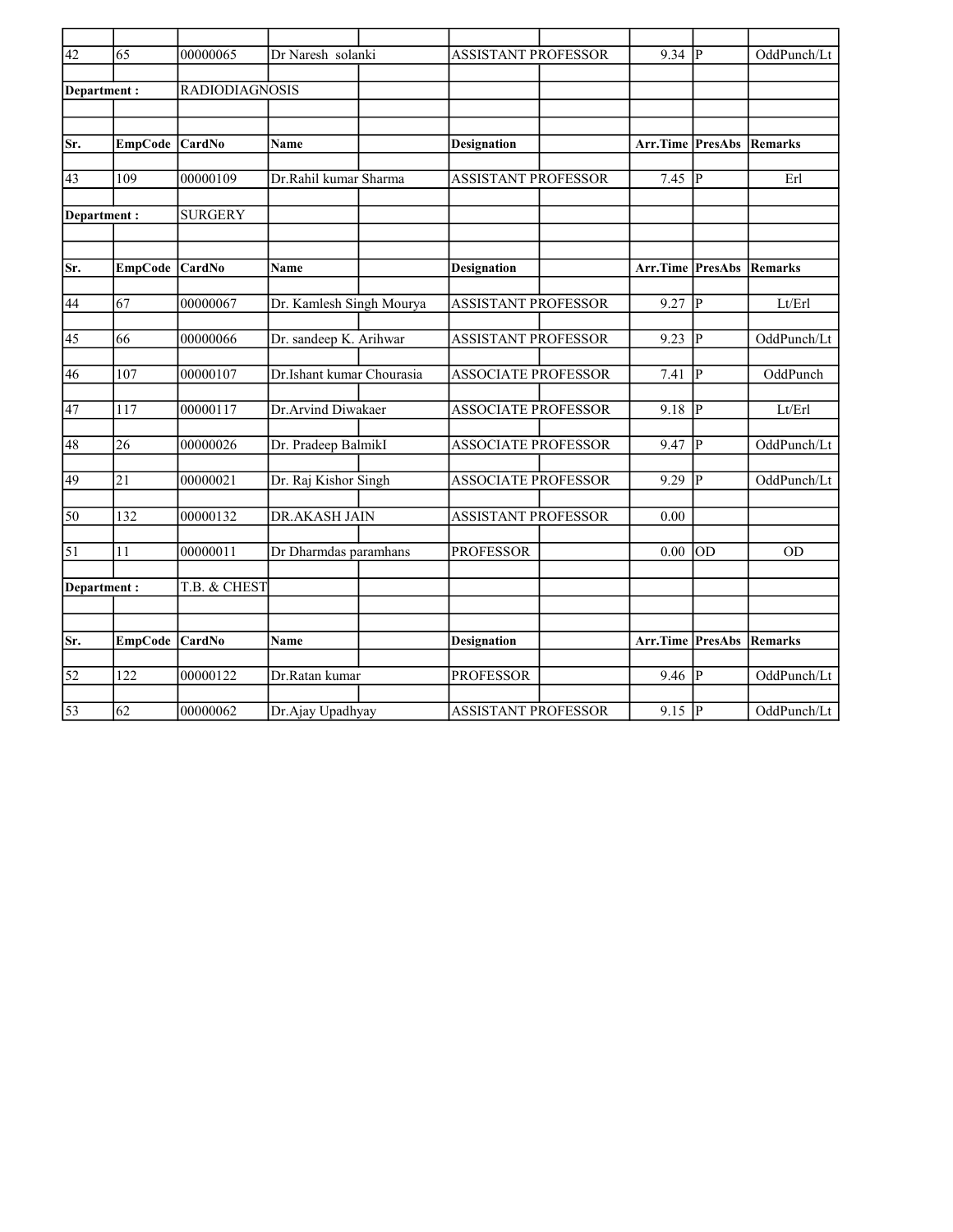|                 | <b>ABV GMC VIDISHA</b> |                                  |                            |                            |                                 |                         |              |
|-----------------|------------------------|----------------------------------|----------------------------|----------------------------|---------------------------------|-------------------------|--------------|
|                 |                        |                                  |                            |                            |                                 |                         |              |
|                 |                        | <b>Daily Arrival Report For:</b> | 20-06-2022                 |                            |                                 |                         |              |
| Department:     |                        | <b>ANATOMY</b>                   |                            |                            |                                 |                         |              |
|                 |                        |                                  |                            |                            |                                 |                         |              |
| Sr.             | EmpCode CardNo         |                                  | Name                       | <b>Designation</b>         | <b>Arr.Time PresAbs Remarks</b> |                         |              |
| $\vert$ 1       | 76                     | 00000076                         | Dr. Sujata Netam           | <b>DEMONSTRATOR</b>        | 9.19                            | P                       | OddPunch/Lt  |
| $\overline{2}$  |                        | 00000001                         | DR. RASHMI DEOPUJARI       | <b>PROFESSOR</b>           | 9.55                            | IР                      | OddPunch/Lt  |
| $\vert$ 3       | 75                     | 00000075                         | Dr Garima pardhi           | ASSISTANT PROFESSOR        | 0.00                            |                         |              |
| 4               | 14                     | 00000014                         | Dr. Naina Wakode           | <b>ASSOCIATE PROFESSOR</b> | 0.00                            | <b>LEAVE</b>            | <b>LEAVE</b> |
| $\overline{5}$  | 49                     | 00000049                         | Dr. Harsh Kumar Chawre     | <b>ASSISTANT PROFESSOR</b> | 0.00                            |                         |              |
| 6               | 31                     | 00000031                         | Dr. Manisha Vijaywargiya   | <b>ASSISTANT PROFESSOR</b> | 0.00                            | <b>LEAVE</b>            | <b>LEAVE</b> |
| 7               | 111                    | 00000111                         | DR. OM PRAKASH GAUR        | <b>DEMONSTRATOR</b>        | 9.31                            | P                       | OddPunch/Lt  |
| Department:     |                        | <b>BIOCHEMISTRY</b>              |                            |                            |                                 |                         |              |
|                 |                        |                                  |                            |                            |                                 |                         |              |
| Sr.             | EmpCode                | CardNo                           | Name                       | <b>Designation</b>         | Arr.Time                        | PresAbs                 | Remarks      |
| $\vert 8$       | 33                     | 00000033                         | Dr. Sankalp kumar Tripathi | <b>ASSISTANT PROFESSOR</b> | 9.27                            | $\overline{\mathbf{P}}$ | OddPunch/Lt  |
| $\overline{9}$  | 81                     | 00000081                         | Dr Vandana singh           | <b>DEMONSTRATOR</b>        | 0.00                            | <b>LEAVE</b>            | <b>LEAVE</b> |
| $ 10\rangle$    | 77                     | 00000077                         | Dr. Poonam Singh           | <b>DEMONSTRATOR</b>        | 0.00                            |                         |              |
| 11              | 114                    | 00000114                         | DR. BHAGWAN SINGH          | <b>DEMONSTRATOR</b>        | 9.30                            | P                       | OddPunch/Lt  |
| 12              | 16                     | 00000016                         | Dr. Vaishali Jain          | <b>PROFESSOR</b>           | 9.54                            | P                       | OddPunch/Lt  |
| 13              | 72                     | 00000072                         | Dr. Shubhangi Anand Kale   | <b>DEMONSTRATOR</b>        | 0.00                            |                         |              |
| Department:     |                        | <b>COMMUNITY MEDICINE</b>        |                            |                            |                                 |                         |              |
|                 |                        |                                  |                            |                            |                                 |                         |              |
| Sr.             | <b>EmpCode</b>         | CardNo                           | <b>Name</b>                | <b>Designation</b>         | Arr.Time PresAbs Remarks        |                         |              |
| 14              | 119                    | 00000119                         | Dr.Shailendra Meena        | <b>ASSISTANT PROFESSOR</b> | 0.00                            | <b>LEAVE</b>            | <b>LEAVE</b> |
| 15              | 7                      | 00000007                         | Dr Sanjay agarawal         | <b>PROFESSOR</b>           | 0.00                            | <b>LEAVE</b>            | <b>LEAVE</b> |
| 16              | 36                     | 00000036                         | Dr.Neeraj Khare            | <b>ASSISTANT PROFESSOR</b> | 9.45                            | $\mathbf{P}$            | OddPunch/Lt  |
| 17              | 37                     | 00000037                         | Dr.Akansha jain            | <b>ASSISTANT PROFESSOR</b> | 9.51                            | P                       | OddPunch/Lt  |
| 18              | 40                     | 00000040                         | Dr.Indu Jotsna Ekka        | <b>ASSISTANT PROFESSOR</b> | 9.55                            | P                       | OddPunch/Lt  |
| 19              | 80                     | 00000080                         | Dr.Nandini shukla          | <b>DEMONSTRATOR</b>        | 9.56                            | P                       | OddPunch/Lt  |
| $\overline{20}$ | $\overline{82}$        | 00000082                         | Dr. Ashish Upaddhyay       | <b>DEMONSTRATOR</b>        | 8.59                            | $\overline{P}$          | OddPunch/Lt  |
| 21              | 18                     | 00000018                         | Dr. Vishal Jamra           | <b>ASSOCIATE PROFESSOR</b> | 9.33                            | $\mathbf{P}$            | OddPunch/Lt  |
| $\overline{22}$ | 118                    | 00000118                         | Shobhana yadav             | <b>DEMONSTRATOR</b>        | 9.42                            | $\mathbf{P}$            | OddPunch/Lt  |
| 23              | 52                     | 00000052                         | Dr. Yogesh Shukla          | <b>ASSISTANT PROFESSOR</b> | $9.39$ P                        |                         | OddPunch/Lt  |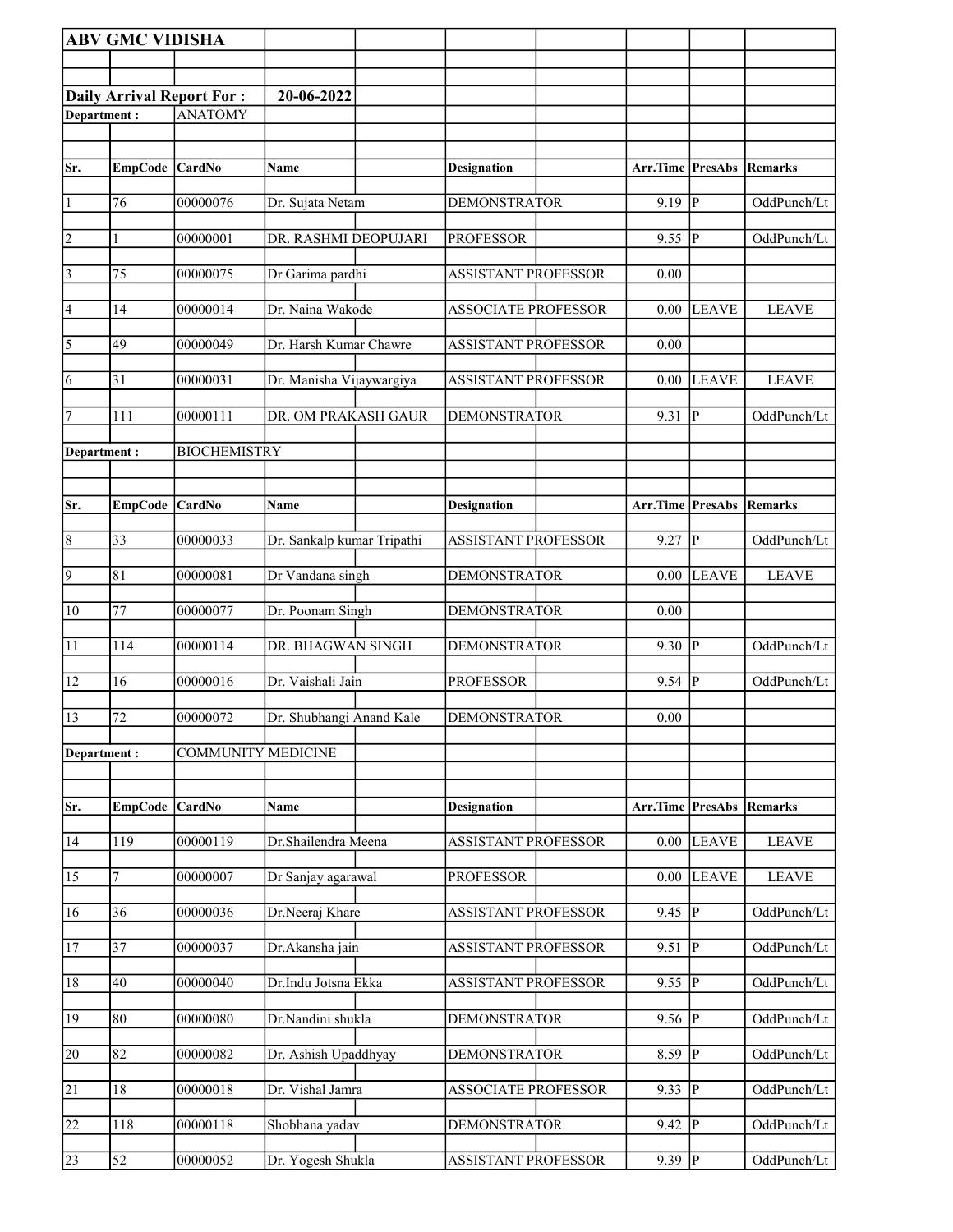| $\overline{24}$ | 113             | 00000113                 | DR. ANIRUDH                 | <b>DEMONSTRATOR</b>        | 9.49                            | P              | OddPunch/Lt    |
|-----------------|-----------------|--------------------------|-----------------------------|----------------------------|---------------------------------|----------------|----------------|
| 25              | 24              | 00000024                 | Dr. Richa Nigam             | <b>ASSOCIATE PROFESSOR</b> | 9.54                            | P              | OddPunch/Lt    |
| Department:     |                 | <b>DEAN</b>              |                             |                            |                                 |                |                |
|                 |                 |                          |                             |                            |                                 |                |                |
| Sr.             | EmpCode CardNo  |                          | Name                        | <b>Designation</b>         | <b>Arr.Time PresAbs Remarks</b> |                |                |
| 26              | 97              | 00000097                 | DR. Sunil Nandeshwar        | <b>DEAN</b>                | 0.00                            | OD             | <b>OD</b>      |
| Department:     |                 | <b>FORANSIC MEDICINE</b> |                             |                            |                                 |                |                |
|                 |                 |                          |                             |                            |                                 |                |                |
| Sr.             | EmpCode CardNo  |                          | Name                        | <b>Designation</b>         | Arr.Time                        | <b>PresAbs</b> | <b>Remarks</b> |
| 27              | 85              | 00000085                 | Dr. Sharad Dohare           | <b>DEMONSTRATOR</b>        | 0.00                            | <b>LEAVE</b>   | <b>LEAVE</b>   |
| 28              | 112             | 00000112                 | DR. POOJA TIWARI            | <b>DEMONSTRATOR</b>        | 9.57                            | P              | OddPunch/Lt    |
| 29              | 35              | 00000035                 | Dr. Narendra singh patel    | <b>ASSOCIATE PROFESSOR</b> | 9.49                            | P              | OddPunch/Lt    |
| 30              | 54              | 00000054                 | Dr.Manish Nigam             | <b>PROFESSOR</b>           | 9.54                            | P              | OddPunch/Lt    |
| 31              | 126             | 00000126                 | Dr. Vivek kumar Chouksey    | <b>ASSISTANT PROFESSOR</b> | 9.54                            | P              | OddPunch/Lt    |
|                 |                 |                          |                             |                            |                                 |                |                |
| Department :    |                 | MICROBIOLOGY             |                             |                            |                                 |                |                |
| Sr.             | EmpCode CardNo  |                          | Name                        | <b>Designation</b>         | Arr.Time                        | PresAbs        | Remarks        |
|                 |                 |                          |                             |                            |                                 |                |                |
| 32              | 4               | 00000004                 | Dr Avinash laghave          | <b>PROFESSOR</b>           | 9.27                            | P              | OddPunch/Lt    |
| 33              | 125             | 00000125                 | DR.Himanshi Bansal          | <b>ASSISTANT PROFESSOR</b> | 9.51                            | P              | OddPunch/Lt    |
| 34              | 88              | 00000088                 | Dr. Sanjay Singh            | <b>ASSISTANT PROFESSOR</b> | 9.41                            | P              | OddPunch/Lt    |
| 35              | 106             | 00000106                 | Dr.Aarti Jain               | <b>ASSOCIATE PROFESSOR</b> | 0.00                            |                |                |
| 36              | $\overline{79}$ | 00000079                 | Dr.Prashant kumar bhakoriya | <b>DEMONSTRATOR</b>        | 9.49                            | $\overline{P}$ | OddPunch/Lt    |
| 37              | $110\,$         | 00000110                 | DR, RAGINI DANGI            | <b>DEMONSTRATOR</b>        | $9.50$ P                        |                | OddPunch/Lt    |
| Department:     |                 | PATHOLOGY                |                             |                            |                                 |                |                |
|                 |                 |                          |                             |                            |                                 |                |                |
| Sr.             | <b>EmpCode</b>  | CardNo                   | Name                        | <b>Designation</b>         | Arr.Time                        | <b>PresAbs</b> | Remarks        |
| 38              | 6               | 00000006                 | Dr Gopal krishna sawke      | <b>PROFESSOR</b>           | $10.34$ P                       |                | OddPunch/Lt    |
| 39              | 128             | 00000128                 | DR.PREETI MANDLOI           | <b>ASSISTANT PROFESSOR</b> | 10.57                           | $\mathbf{P}$   | OddPunch/Lt    |
| 40              | 17              | 00000017                 | Dr. Tina Rai                | <b>ASSOCIATE PROFESSOR</b> | $9.56$ P                        |                | OddPunch/Lt    |
| 41              | 134             | 00000134                 | Dr.Pragati Awashti          | <b>DEMONSTRATOR</b>        | 9.47                            | $\mathbf P$    | OddPunch/Lt    |
| 42              | $78\,$          | 00000078                 | Dr. Rajnikant ahirwar       | <b>DEMONSTRATOR</b>        | 9.08                            | $\mathbf{P}$   | OddPunch/Lt    |
| 43              | 51              | 00000051                 | Dr. Lal Pranay singh        | ASSISTANT PROFESSOR        | 9.48                            | $\mathbf{P}$   | OddPunch/Lt    |
| 44              | 84              | 00000084                 | Dr. Sunil Nagar             | <b>DEMONSTRATOR</b>        | 0.00                            | <b>LEAVE</b>   | <b>LEAVE</b>   |
| 45              | 48              | 00000048                 | Dr.Pratibha Meena           | ASSISTANT PROFESSOR        | 0.00                            |                |                |
|                 |                 |                          |                             |                            |                                 |                |                |